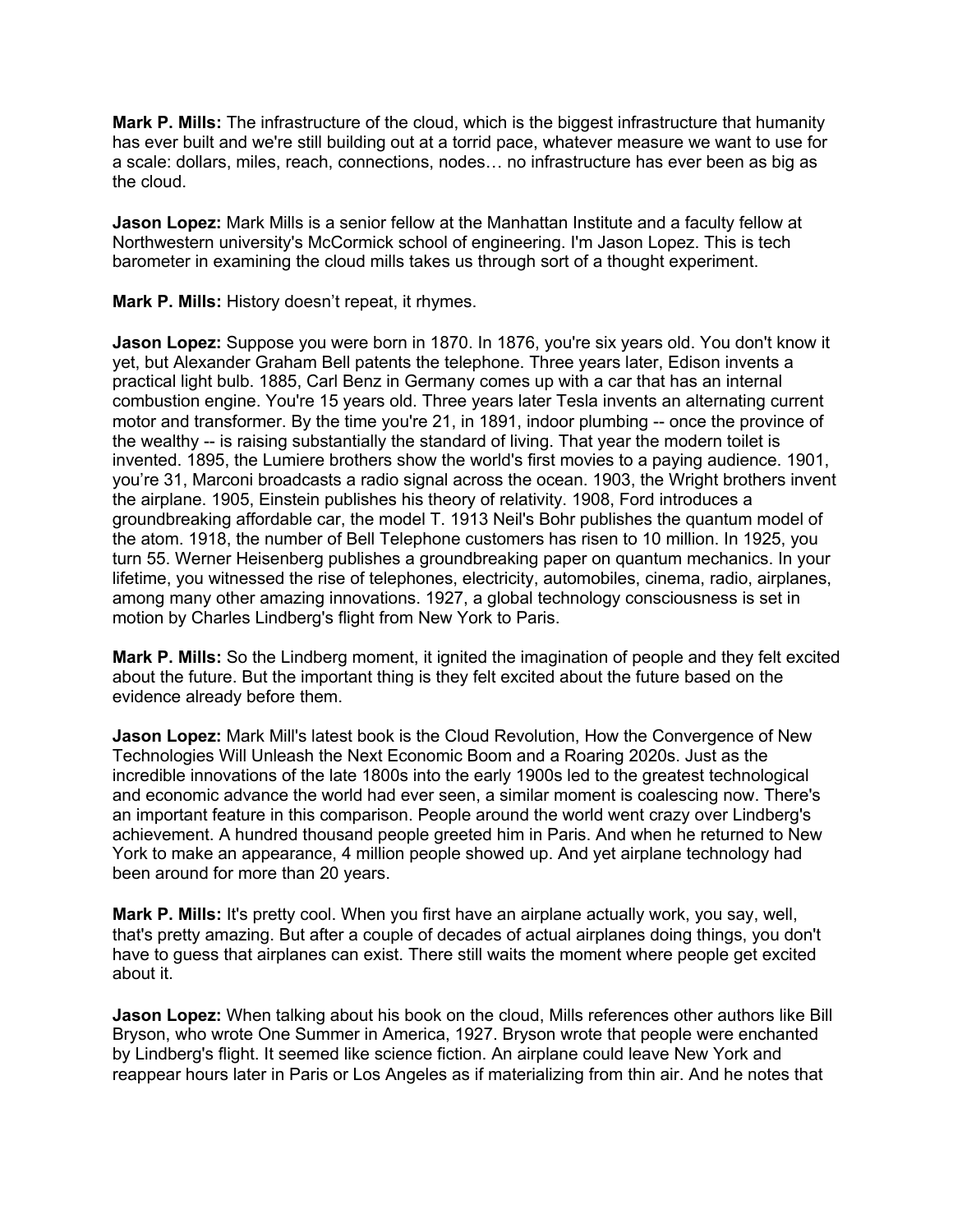Lindberg's flight brought the world a moment of sublime, spontaneous, unifying joy on a scale never seen before. Charles Lindberg was forevermore the touchstone for that feeling.

**Mark P. Mills:** The stunt matters. It matters because if it's the right stunt, that is if it resonates in echoing what's true -- not what the stunt people want to believe would be true -- then I think it can be incendiary. So it was true that aviation was about to take off. You could tell and smell it.

**Jason Lopez:** So the question is, is the cloud our Lindberg moment?

**Mark P. Mills:** Cloud computing will enable the Lindberg moment, but it isn't the Lindberg moment.

**Jason Lopez:** Then what could be that moment when technology inspires public euphoria?

**Mark P. Mills:** What's going on today to use an analogy as a specific to a stunt? I think a lot of people think things like electric cars are the exciting thing of the future. I like them fine but I beg to disagree.

**Jason Lopez:** We began this podcast with Mills saying no infrastructure humankind has ever built has been as big as the cloud.

**Mark P. Mills:** Sounds hyperbolic because the data actually… they're hyperbolic. When you describe the scale of what's going on.

**Jason Lopez:** Mills compares it to the world's supply chain. It's an intermodal system that relies on people, trucks, ships, airplanes, robots, computers, and everything else to get a product from farm fields and factories to businesses, store shelves, and on doorsteps.

**Mark P. Mills:** The cloud's the same thing. The cloud involves communications networks, fiber old fashioned, copper, and wireless, both high speed wireless of the kind in the cellular networks and high speed point to point, wireless microwave connections, satellite connections involves data centers, edge data centers, hyperscale data centers, buildings. As you know, the size of shopping mall includes devices that people use or that are connected to the machines. That system isn't owned by one company or one person. But these are intermodal. They're different modes of communicating different modes of transporting, storing data. So all kinds of modes of moving and storing and computing as well. We can use straight compute. We can use GPUs. You know, we can use inferential calculations, which are AI and machine learning. When we need them all different modes of compute, all different modes of communication, but it's a single system that is interconnected and can perform a function. Supply chain function is to move physical goods around the world. The cloud's function is to move information around the world, not data, but information. Data is one of the features. Communications are feature.

**Jason Lopez:** One of the reasons Mills mind goes to the 1920s when thinking about the cloud is because of the parallel that technology is ultimately about people. When Lindberg landed in Paris, the technical aspects of aerodynamics were important. But the that's not what the flight was ultimately about. The parallel is compute is important in the cloud.

**Mark P. Mills:** But that's not what the cloud's used for. It's used for inference and advice. And once you change an nomenclature in people's heads, especially business people, to think about it, the way HG Wells wrote about it. I mean, Wells imagined in a book he wrote in 1936 called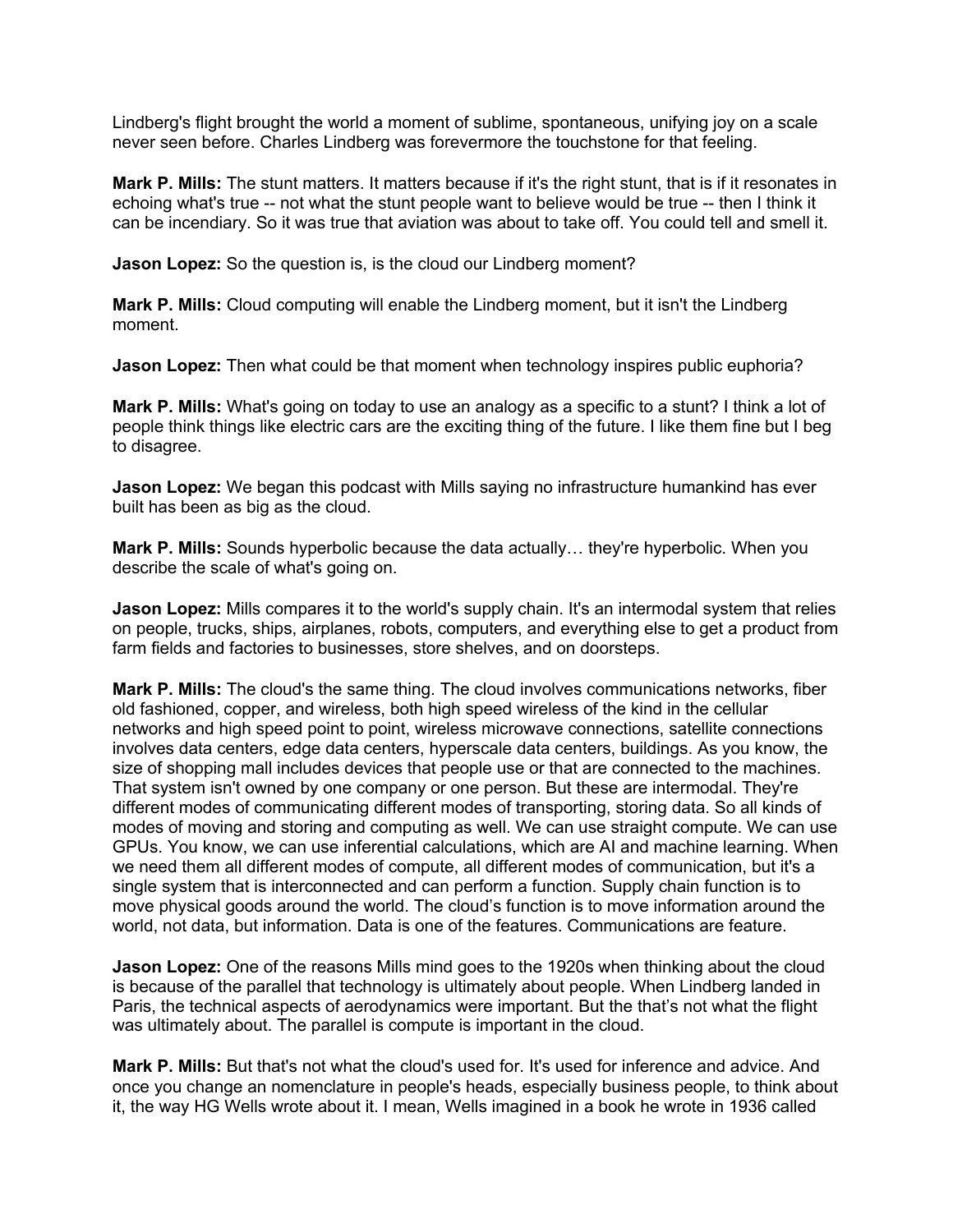World Brain, HG Wells imagined the cloud. He got everything right about what the cloud would do and why except one thing. But he couldn't imagine silicon and software. He imagined the centralization because the communications would be like a giant library. He imagined utility efficiencies of centralizing it, communicating information, you know, not just a message to the world. It was probably the first articulation of a radical vision ever made in human history. Because up to that point from the library of Alexandria, to every library that Mellon built, you had to go to it to get the information. And HG Wells was probably the first person to figure out, no I'm going to, I'm going to take the information to everybody. This is the cloud.

**Jason Lopez:** In the title of Mill's book, The Cloud Revolution: How The Convergence Of New Technologies Will Unleash The Economic Boom and a Roaring 2020s, the boom he refers to is huge. Crypto, social media, the dot com boom and even Moore's law are small in comparison.

**Mark P. Mills:** What Moore's law did is delivered a billionfold improvement in computing power per decade, over 50 years. Right? That's really amazing. Right? But what the cloud law does is, you use a different metric, which is not the delivery of computing power, it's the cost of computing power. How many MIPS can you buy per dollar. It's improving at a hundred billion fold per decade rate a hundred times faster. The Moore's law in the decline of the cost. Do what people use cloud for which people call compute.

**Jason Lopez:** But again, Mills is careful to say that, although the cloud operates with computers, it's not about compute. It provides tools that give people information and insight.

**Mark P. Mills:** As those things get better and better. They're giving individuals in real time useful advice, which has extraordinary economic value, because it's profoundly productive, because it saves the most precious commodity in the universe: human time.

Looking at history through the lens of big inventions. It's interesting way to write a story. And it's an interesting way to think about companies, but it's not informative in terms of what happens to economies. The reason I chose the subtitle, the Roaring 2020s is because of what happened to the world's economies in particular to the United States right around 1920, is exactly what's going on today in terms of its pattern, the rhyming. And by that, I mean, if you look at what was going on, technologically, the things that propelled the 20th century: cars, airplanes, communications, radio, telephone, new materials, polymers and pharmaceuticals, high strain steels, and high strain concrete… all of those things in combination happened contemporaneously and not because they were in the same businesses. But they just, through a beautiful and fortuitous convergence of contemporaneous maturity of all those things, it ignited 20th century growth like nothing ever in history. No period in history had so much wealth creation in a proven of prosperity measured in lifespan terms in America, average lifespan went up 30 years in economic terms, the per capita wealth inflation adjusted terms, rose 700%

**Jason Lopez:** In the book, The Rise and Fall of American Growth, Northwestern University economist, Robert Gordon makes the case that growth is built on innovation. The greater the innovation, the greater the growth. Electrification, for example, in the 1920s was pretty profound, unleashing major growth. But it leveled off and became normal. Gordon argues that that economic gain happened once. In order to substantially grow again, you need another substantial innovation like the car or indoor plumbing or the combine harvester. Computers and the internet, he points out, while transforming our lives have only contributed incrementally to growth. He wonders what's the next innovation to have the kind of tectonic impact of those of a hundred years ago? Will there even be one?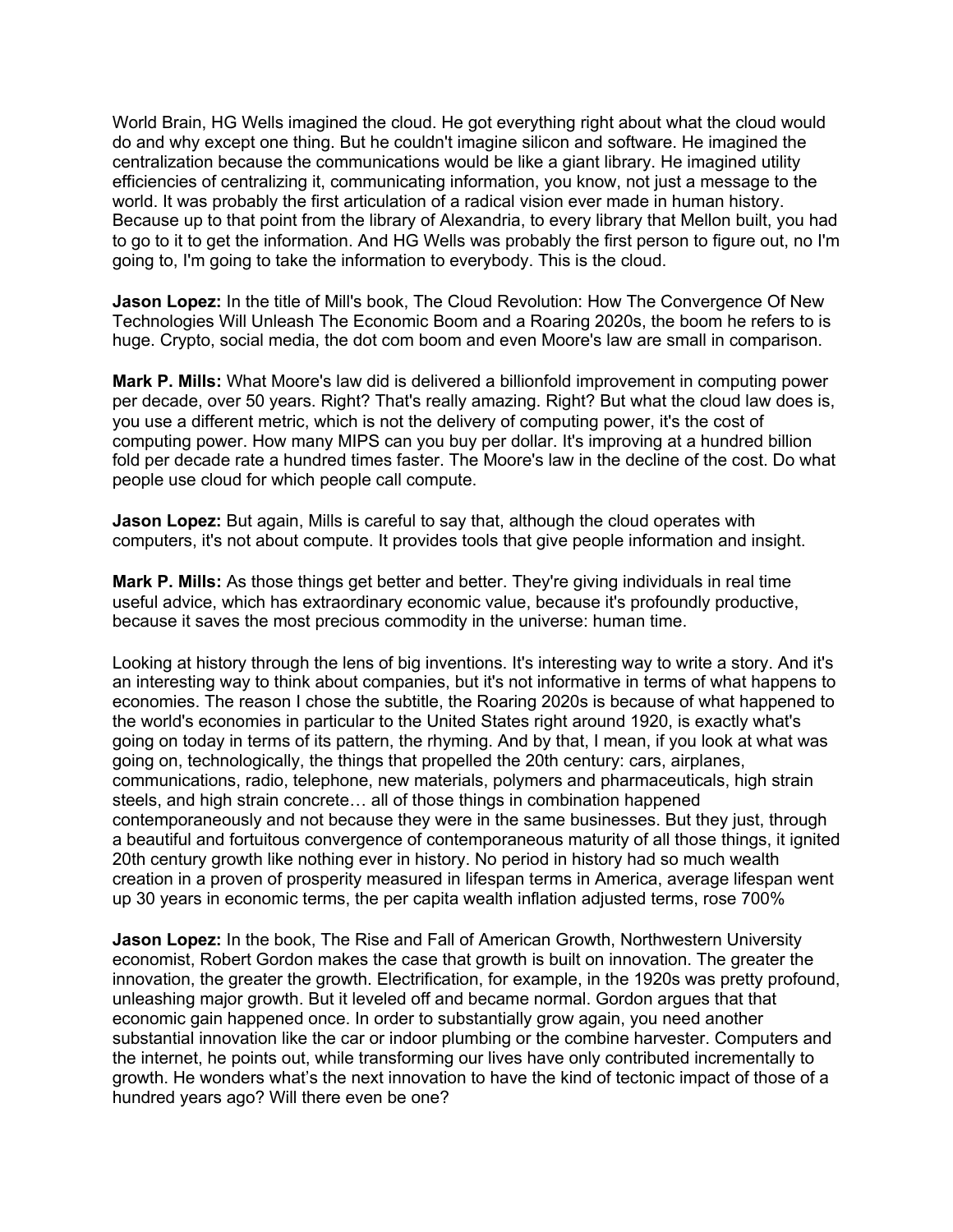**Mark P. Mills:** It's both comforting and not a coincidence that you should mention that book because to a very significant extent Gordon's book and his lectures before that were the motivation for me to write my book, specifically as the answer.

**Jason Lopez:** Of course Mills' answer is the cloud.

**Mark P. Mills:** Gordon is right. We have had an interregnum. We've harvested all of the profound changes that the 1920s could yield for us. It took 80 years to really perfect all the constellation of tools invented and maturing in the 1920s.

**Jason Lopez:** The full economic potential of technologies like airplanes, cars and broadcasting took time to make an impact. The cloud, it seems, is in the same position almost exactly a hundred years later.

**Mark P. Mills:** It will take another 80 years to perfect and mature it. But along the way, what we get is I think growth that's going to surprise the pessimistic economists.

Once you invent the wheel you can never invent it again. Once you invent the airplane, it's a one shot deal. We're not going to invent the toilet again. Okay. So what else are we going to invent? So what historians challenge you with is, so what else is new. Using an app? Okay. That's nice. You know, email, that's good, but it's not like the toilet, it's true. The cell phone by itself is a great communications device, not the smart phone but the cell phone, It's not like inventing the phone in the first place. That's also true.

**Jason Lopez:** Mills says you have to look at the whole, not the sum of the parts. How will technologies that have been around for decades: microprocessors, remote computing, mobile, AI, and many others; suddenly bring about a major economic boom. What's different?

**Mark P. Mills:** This is what's different. The 1920s efflorescence of technology occurred into three domains where all technologies reside on everything we use to build civilization. One domain is the information domain. What we know, how we know things, and how we communicate things. Obviously important pencil and paper, the tablet, if you like, you know, pre whatever, whatever the papyrus, the paper invention itself was a big deal. The printing press, these are all information tools. The library was an information invention. So you have the information space. You have the materials space. What we make everything from because everything has to be fabricated. All services are based on products that are fabricated. And the third domain is the machine domain. The machines we use to make things, to move things, to service things. That's the universe of everything.

In the 1920s, we had contemporaneous revolutions in each of the three spheres occurring, not by design, just by luck. Key with revolutions is the maturation of technology so they become commercially useful. It's not just imagining an airplane. Francis Bacon imagine a powered airplane in 1500s. But once it was built that wasn't a revolution until it was commercially viable. It took more than a couple decades to reach commercial viability and another couple decades to take off. So those three domains, we saw the maturation of telephony going into lots of homes in the twenties by 1927, as Bryson also writes about, it was already over two thirds of homes had a radio. The same was true for cars. Very few people owned cars in 1920. By 1930, 30% of homes had a car. The chemistry age began in the late 1800s, by 1920, we had practical polymers and pharmaceuticals becoming viable.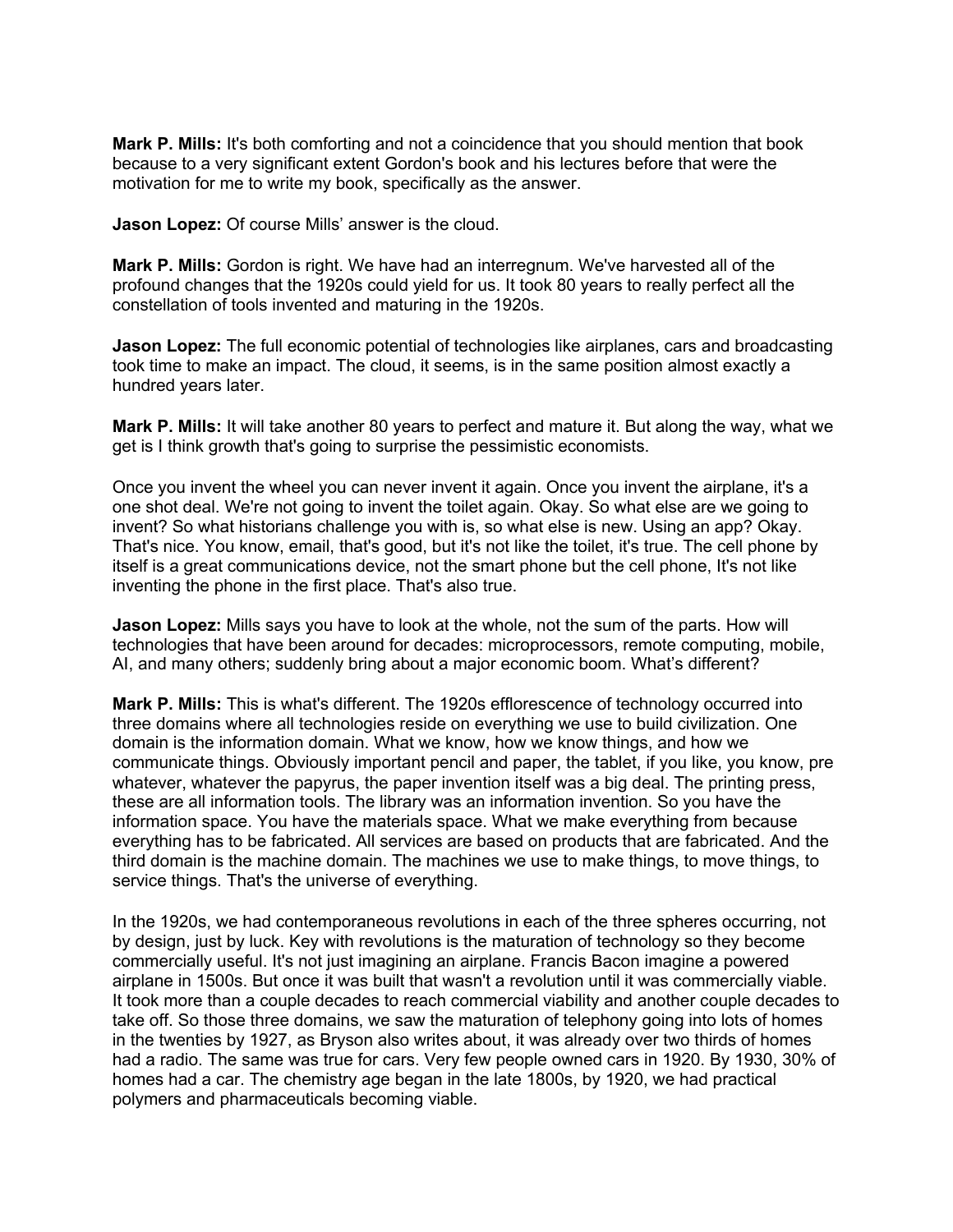Fast forward to 2020, exactly the same three realms.What do we have in the material space? We have the expansion of new classes of materials that were here to, for impossible to make. We're using classes of semiconductors, which are make possible not just computers, but power control systems at scale safe electric cars that never existed in human nature before make possible light admitting diodes, new classes of biological materials for healthcare, new classes of biocompatible computing, which were literally impossible until just 10 years ago. All started to mature. The materials domain is exploding with growth in what's called computational materials, right? There's a new word for materials called "computational" materials. The machine's domain is similarly undergoing an efflorescence in maturing of things that were previously invented. Drones being one. Obviously they're now starting to be commercially viable, not theoretical new classes of manufacturing machines that fabricate things at the molecular scale. Again, this is something that we've imagined for decades in fact centuries now is done commonly, not just the manufacturer microprocessors, which is by itself miraculous. And finally the information domain is on the cusp of a change as profound as going from the telegraph to the cell phone.

**Jason Lopez:** The kind of boom Mills predicts, the roaring 2020s, might happen without any fanfare, but he doubts it. Mills thinks we'll have our Lindberg moment.

**Mark P. Mills:** So I'll make a prediction. You're the first place I will make a specific prediction about the Lindberg moment because you are the only person I've talked to who got this idea. It's the robot. We're back to the robot. The robot's been imagined for a long time too. Actually the Greeks imagined robots. The idea of a robot's been around for a long time, the ability to build what we will call a robot, an anthropomorphic kind of untethered walking machine that can do useful things in my space.

**Jason Lopez:** Another parallel with the innovation boom of century ago that Mills cites is the cost of cutting edge products. An anthropomorphic robot is too expensive for the average person. So were early automobiles before Ford figured out how to make them more cheaply. The robot-Lindberg moment, Mills believes, happens when an anthropomorphic robot costs about what a car costs.

**Mark P. Mills:** So the guy who's going to pull the stunt off, I think, will be Elon Musk. I'll bet, we'll see, in the coming few years in, in our roaring 2020s Elon Musk. And if he does that, he'll have been able to achieve that because the three key things that make that technology possible, that product are exactly the same is the economic revolution. You need information systems, artificial intelligence, and navigation that he's been working on very hard, extraordinary proportions. You need the ability to have a machine manufacturing capability to make these very complex thing reliably and inexpensively. He's got that. And you need materials that allow the lightweighting, the durability, what's called softer robotic for the actuators and the motors and the battery. Those are all material centric, revolutions, Elon Musk invented none of those. He's just perfecting them because they could be perfected now much as Henry Ford invented none of the things that things have made a car possible.

The stunt's probably the robot, because it's more tangible and visible than the invisible cloud, but it'll only operate in a function it's only going to be feasible because of the cloud. It's going to have to borrow cloud compute to navigate properly. You're not going to be able to put enough compute horsepower in the robot's brain to solve all the problems that it'll have to solve to navigate safely around you and me. But with 5g and edge computing, boy, I I'll bring a supercomputer into the robot's brain in real time. And that changes the world.